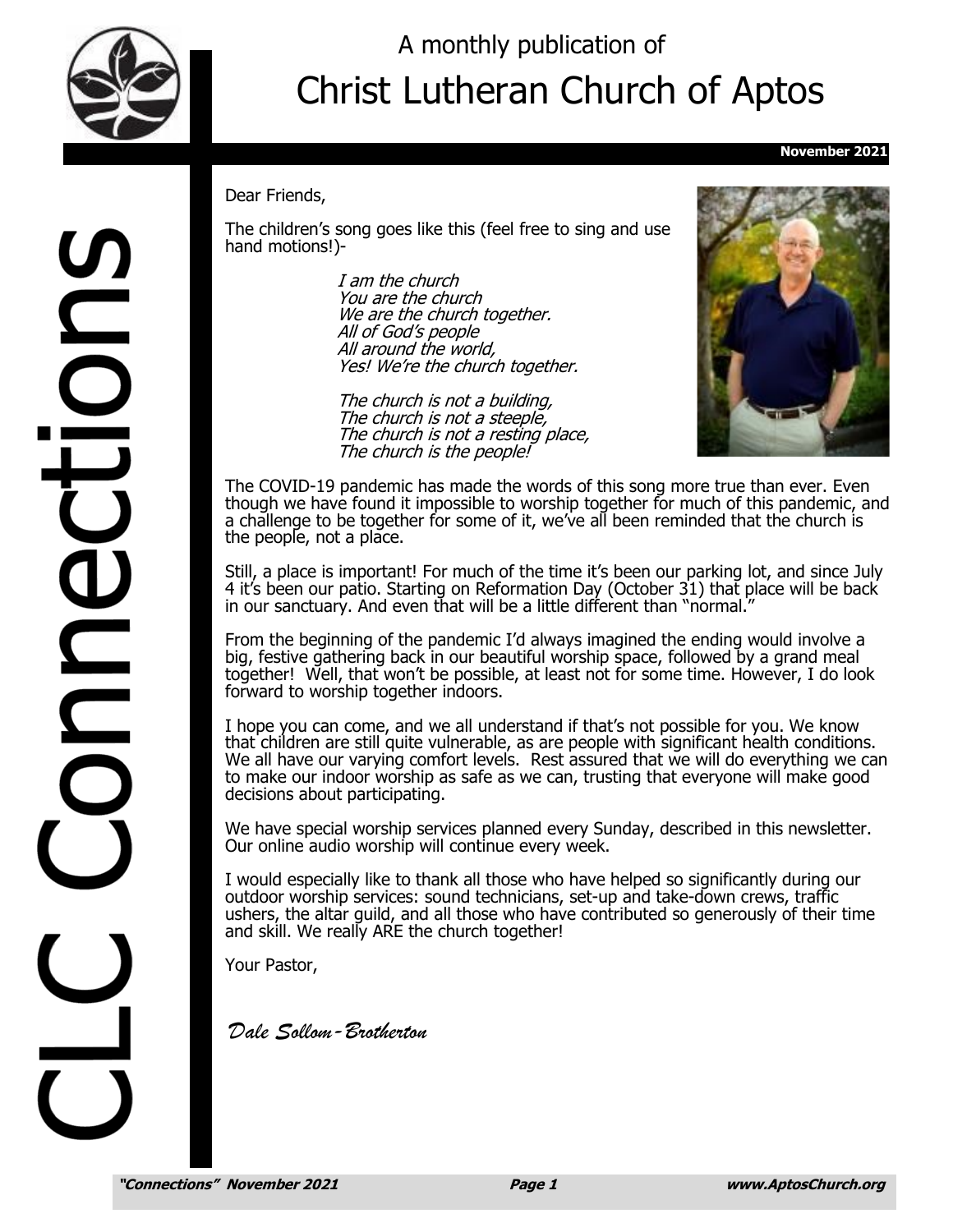### **Coming up in Worship**



**October 31 - Reformation Day** (everyone wear red!). This will be our first worship service in our sanctuary since March 8, 2020. Safety precautions will be in place, including facemasks and socially distant REFORMATION seating. Come and enjoy this celebration!

**November 7 - All Saints Sunday.** Every year on this Sunday we remember those who entered into eternal rest during the past year. This year we will especially remember those who have gone before us during the pandemic:



- Flo Blake
- Hannah-Lyn Edwards
- Jim Ketterer
- Gene Sanden

If the weather permits we will have our worship service in the Prayer Garden.



**November 14 - The baptism of Helen Tobar**, the daughter of Karla and Ronal, during the worship service. The family will supply goodies for our fellowship time.

**November 21 - The Sunday before Thanksgiving**, so our worship will be about practicing gratitude as a part of our walk of faith.





**November 28 - The season of Advent begins**, the four Sundays leading up to the festival of Christmas.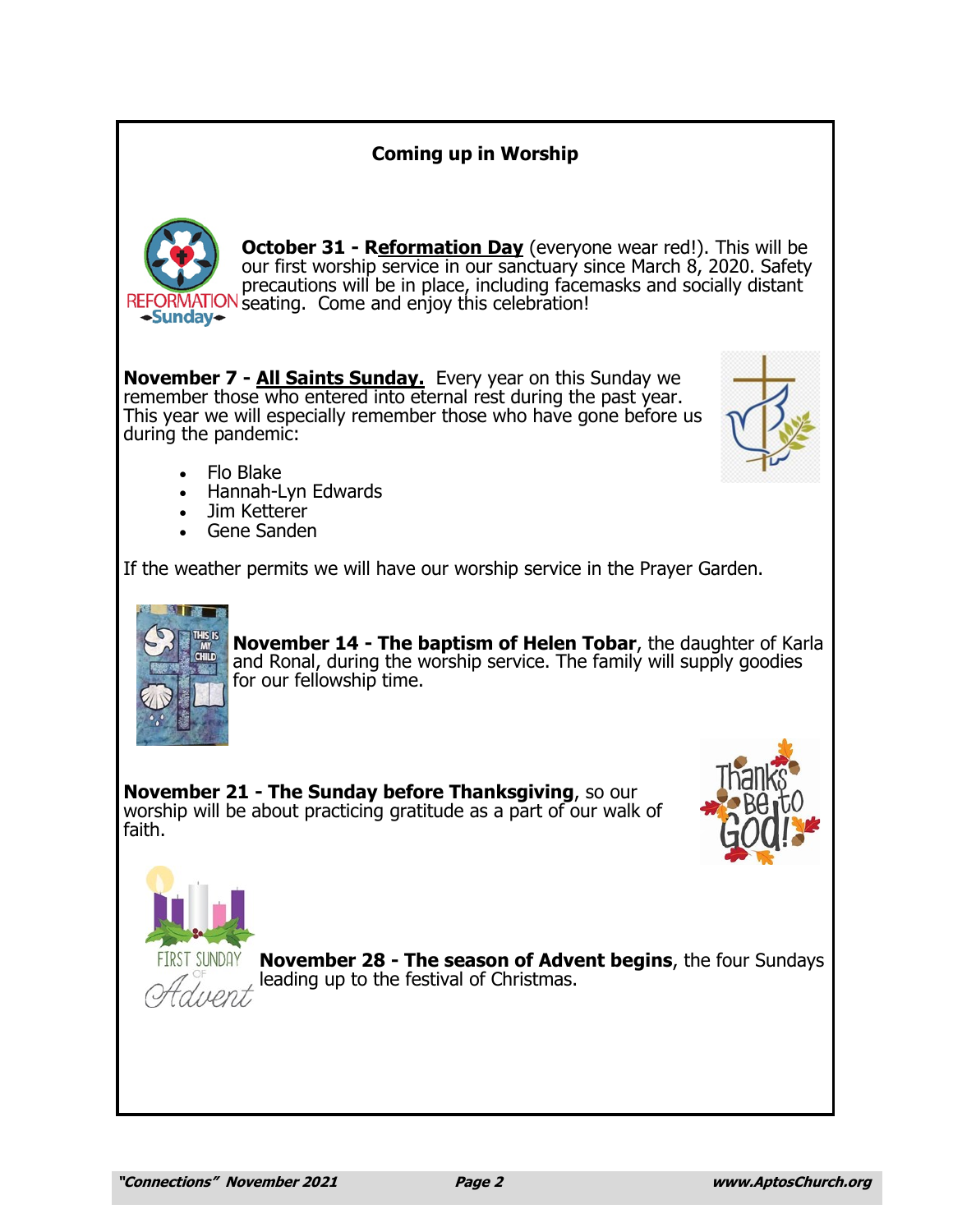### **Lutheran World Relief Coffee Hour Project**

We recently had a "test run" of using special LWR coffee during our fellowship hour. The feedback was overwhelmingly positive! This coffee will be offered every Sunday beginning on November 7.

The purpose is not only to provide excellent coffee, but also to make sure those who grow the coffee are compensated fairly for their work. You can read more at [https://](https://www.lwrfarmersmarket.org/) [www.lwrfarmersmarket.org/](https://www.lwrfarmersmarket.org/)

- LWR connects THRIVE Farmers Coffee to coffee farmers we support. THRIVE partners directly with farmers and roasts their beans into delicious coffee for you.
- Farmers are paid a more than fair, stable, and predictable price and receive additional profits after the coffee is sold so they can provide for their families while continuing to invest in the quality of their coffee crops.
- Just as a local farmers market creates a connection to the people who grow our food, LWR Farmers Market Coffee connects you to coffee farmers.

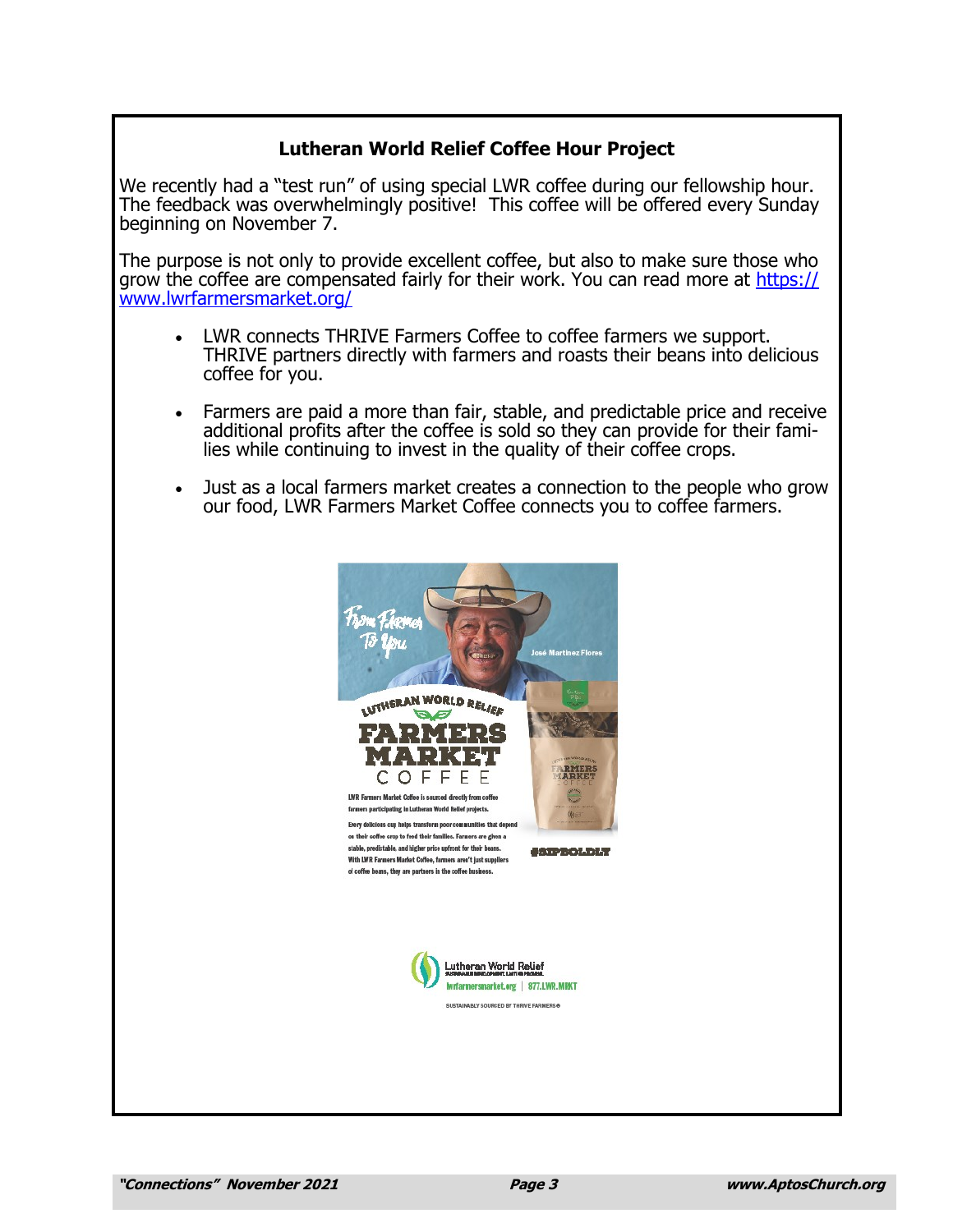#### **Meat Free Monday Recipe**

#### **Butternut Squash Casserole**

**Ingredients** 

For Butternut Squash Filling:

- 2 Tablespoons of extra virgin olive oil
- 1 large (3 lbs. or so) butternut squash, peeled, seeded and diced into 3/4 in cubes

3 teaspoons of fresh thyme or rosemary (your choice)

½ teaspoon of kosher salt

½ teaspoon of black pepper

1 bunch of kale, chopped with the stems removed

1 medium yellow onion

1 cup of vegetable stock

#### For the topping:

1 cup of fresh breadcrumbs (or ¾ cup of panko)

1 tablespoon of fresh minced sage

¼ teaspoon of kosher salt

¼ teaspoon of ground nutmeg

2 tablespoons of melted butter (or vegan butter)

1 cup of parmesan cheese

(or vegan parmesan cheese, see recipe below)

#### Directions

-Preheat oven to 375 and generously grease a shallow 9x13 casserole dish or 3 qt baking dish

-Prepare the filling in two batches: heat 1 tablespoon of the olive oil in a large, deep skillet or Dutch oven over medium heat. Add half of the butternut squash, half the rosemary, half the salt, and half the pepper. Sauté until the squash is beginning to brown, about 3 minutes. The squash will still be too firm to eat.

-Add half the kale, half of the onions, and half of the garlic. Cook until the kale and onions begin to soften, about 4 minutes.

-Add half of the vegetable stock, stir, and let cook a minute or two so that stock reduces slightly.

-Heat the remaining tablespoon olive oil in the skillet, then repeat the above steps with the remaining half of each of the ingredients. Transfer the rest of the filling to the casserole dish. ----Cover the dish with aluminum foil and bake for 30 to 35 minutes or until the squash is soft when pierced with a sharp knife.

-While the squash bakes, prepare the topping: In a small bowl, combine the breadcrumbs, Parmesan, sage, nutmeg, and salt. Pour the melted butter over the top. Stir to combine -Remove the casserole from the oven, remove the foil, then sprinkle the top evenly with the breadcrumb mixture.

-Reduce the oven temperature to 350 degrees F, return the dish to the oven, then bake uncovered, until the bread crumbs are golden, about 20 minutes. Serve warm.

For vegan parmesan cheese (if you prefer to substitute the dairy version)

¾ cup of raw cashews

2 tbsp nutritional yeast

¾ tsp salt

¼ tsp of garlic powder

Add all ingredients to a food processor and mix/pulse until a fine meal is achieved. This makes about a cup and can be stored for 3 weeks in refrigerator

This recipe was borrowed by Well Plated Submitted by Erin Busch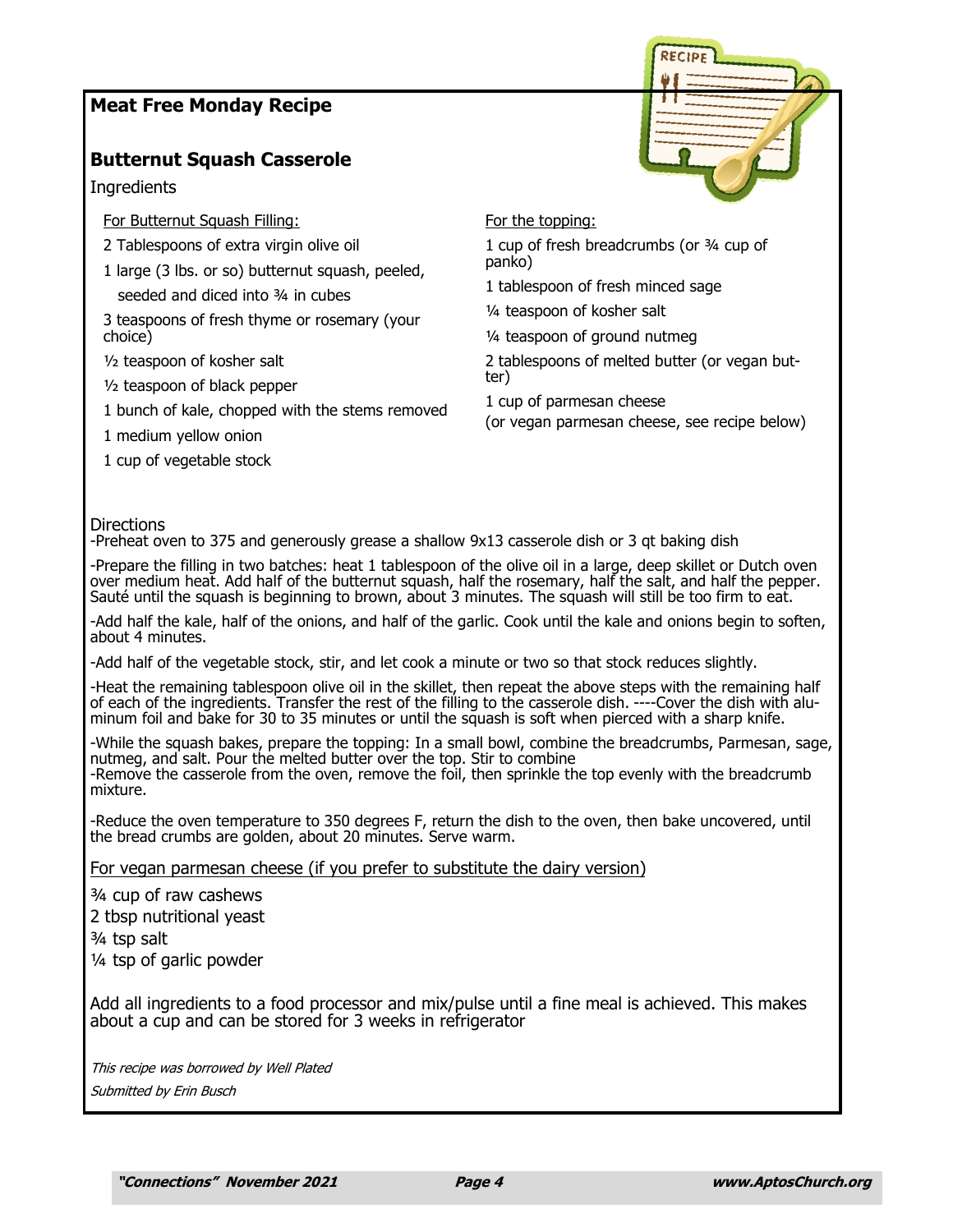## **COVID-19 Update**

## **Worship:**

Worship is now indoors in the sanctuary beginning October 31. Safety precautions include facemasks, social distancing, and air filtration. Almost all the members of the congregation have been vaccinated.

Audio worship is also offered online every week. These audios and monthly newsletters are also on the church website at **www.aptoschurch.org**

Audio worship is also available on personal audio MP3 players provided by the church. If you'd like one delivered to you every week, contact Pastor Dale.

### **Periodic Midweek Email Newsletter:**

If you aren't receiving these emails and would like to, send an email to Pastor Dale at pastor@aptoschurch.org and we'll add you to the list.

## **Monthly Newsletter:**

The monthly newsletter is emailed to everyone in the church around the first of each month, and U.S. Mailed to those who need or request it. It is also posted on the church website at **www.aptoschurch.org**.

#### **Stewardship of the Earth Film Discussion Sunday, November 21 5:00 p.m.**

The group has been learning about the ominous and increasing presence of plastics everywhere, now even in the food we eat. On November 21 the group will present two short videos for discussion, learning, and action.

Here's the Zoom link:

[https://us02web.zoom.us/j/81217136672?](https://us02web.zoom.us/j/81217136672?pwd=NzYxcWgvSVJWdWVyck5EbG9lRUJzUT09) [pwd=NzYxcWgvSVJWdWVyck5EbG9lRUJzUT09](https://us02web.zoom.us/j/81217136672?pwd=NzYxcWgvSVJWdWVyck5EbG9lRUJzUT09)

Meeting ID: 812 1713 6672 Passcode: 607351



On Sunday afternoon, October 17, eight people went to the beach to enjoy a picnic lunch together and spend some time cleaning up the beach. The beach seemed pretty clean – until the group inspected more closely. Here are the results.

(Organized by Stewardship of the Earth)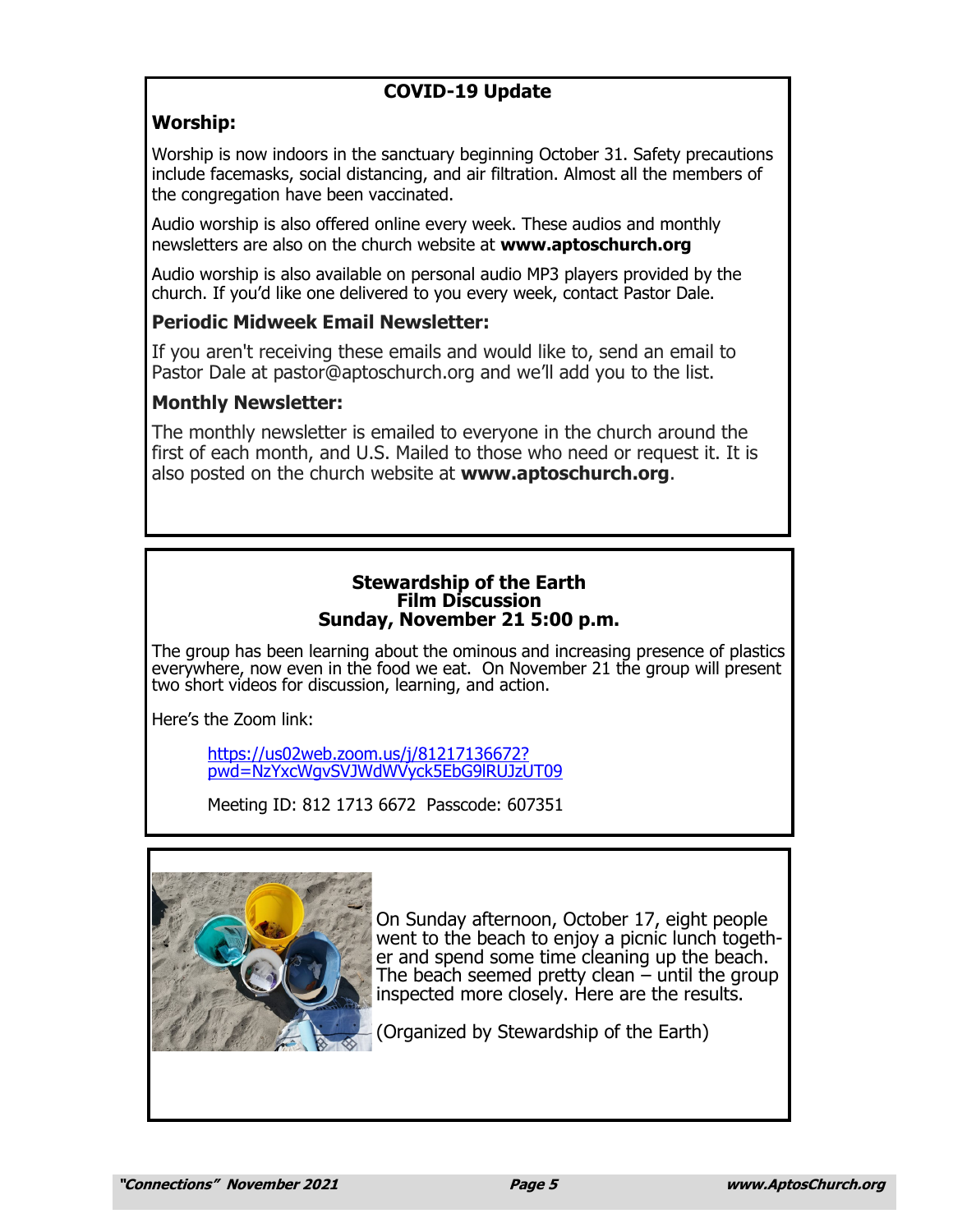

# In The Lord's Service November 2021

|                                     | Nov <sub>7</sub> | <b>Nov 14</b>        | <b>Nov 21</b>     | <b>Nov 28</b>    |
|-------------------------------------|------------------|----------------------|-------------------|------------------|
| <b>Assisting</b><br><b>Minister</b> | Matt Love        | <b>Austin Pruitt</b> | Donna Kaelin      | Donna Kaelin     |
| <b>Reader</b>                       | Jon Covello      | Christina<br>Robert  | Donna<br>Swedberg | Karen<br>Scharff |
| <b>Counters</b>                     |                  |                      |                   |                  |

## **Bible Readings for November**

|                                                                 | 1 <sup>st</sup> Reading     | <b>Psalm</b>  | $2nd$ Reading                          | <b>Gospel</b> |
|-----------------------------------------------------------------|-----------------------------|---------------|----------------------------------------|---------------|
| All Saints Day<br>November 7, 2021                              | Isaiah 25:6-9               | Psalm 24      | Revelation 21:1-6a                     | John 11:32-44 |
| 25 <sup>th</sup> Sunday after<br>Pentecost<br>November 14, 2021 | Daniel 12:1-3               | Psalm 16      | Hebrews 10:11-14,<br>$(15-18)$ , 19-25 | Mark 13:1-8   |
| Reign of Christ<br>November 21, 2021                            | Daniel 7:9-10,<br>$13 - 14$ | Psalm 93      | Revelation 1:4b-8                      | John 18:33-37 |
| First Sunday of<br>Advent<br>November 28, 2021                  | Jeremiah 33:14-<br>16       | Psalm 25:1-10 | 1 Thess. 3:9-13                        | Luke 21:25-36 |

## **Thanksgiving for November Birthdays**



|    | <b>NOVEMBER</b>       |  |  |
|----|-----------------------|--|--|
| 1  | Autumn Espino         |  |  |
| 5  | Orion Pascover        |  |  |
| 7  | Maureen Perkinson     |  |  |
| 8  | Mark Zabel            |  |  |
| 9  | Jane Amaral           |  |  |
| 12 | Doug Pascover         |  |  |
| 25 | Barbara Brocchini     |  |  |
| 29 | Jan Sollom-Brotherton |  |  |

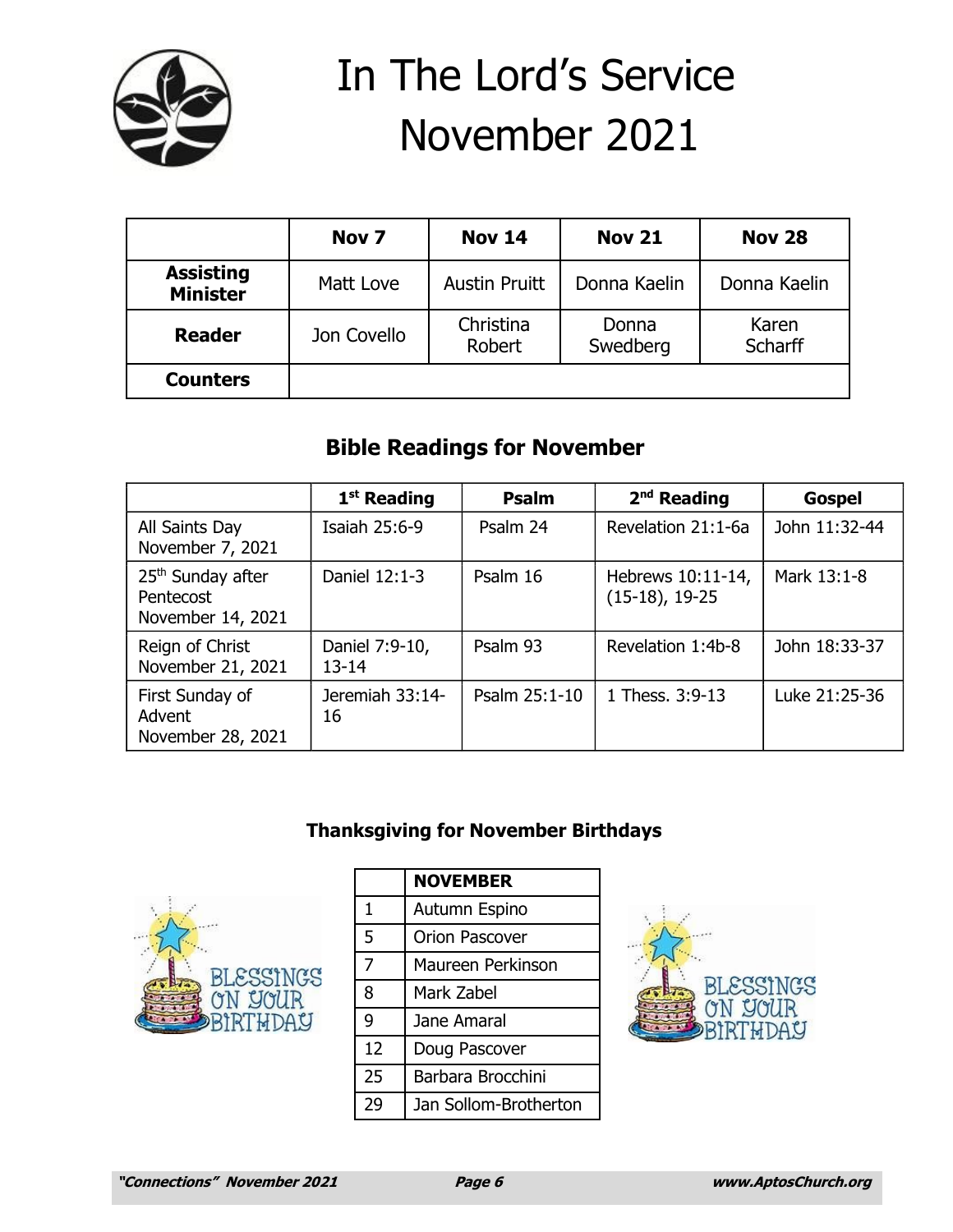## **Council Corner**

Greetings to you in the name of our Lord and Savior,

As the shorter, wetter and colder days arrive, Christ Lutheran is preparing to move our Sunday service back indoors. Based on our surveys, we have a high level of immunity to the virus causing COVID-19. To keep everyone as safe and comfortable as possible, we'll take several steps to protect one another: We will require masks to attend indoors, limit singing, socially distance, deploy air purifiers and continue our weekly online worship experience for those who aren't comfortable with those limitations.

Marilyn Minke, our excellent sister and Treasurer has been meeting with the budget and finance committee to prepare next year's budget for the congregation. We are grateful for her service and look forward to passing a full year budget in January.

As always, if I can be of any assistance to you, if you have questions or concerns, please know that you are always invited to be in touch.

God's Peace on you all,

Doug

| Treasurer's Report September, 2021                                           |                       |                       |                      |  |  |  |
|------------------------------------------------------------------------------|-----------------------|-----------------------|----------------------|--|--|--|
| <b>INCOME</b>                                                                |                       |                       |                      |  |  |  |
| <b>Current Month</b>                                                         | <b>Budget to Date</b> | <b>Actual to Date</b> | <b>Annual Budget</b> |  |  |  |
|                                                                              | \$131,801.25          |                       | \$175,735.00         |  |  |  |
| \$11,520.41                                                                  |                       | \$174,577.48          |                      |  |  |  |
| <b>EXPENSES</b>                                                              |                       |                       |                      |  |  |  |
| <b>Current Month</b>                                                         | <b>Budget to Date</b> | <b>Actual to Date</b> | <b>Annual Budget</b> |  |  |  |
| \$16,462.62                                                                  | \$148,641.00          | \$142,104.21          | \$198,188.00         |  |  |  |
| GENERAL FUND INCOME/(LOSS) WITH LOAN FORGIVENESS                             |                       |                       |                      |  |  |  |
| <b>Current Month</b>                                                         | <b>Budget to Date</b> | <b>Actual to Date</b> | <b>Annual Budget</b> |  |  |  |
| (\$4,942.21)                                                                 | (\$16,839.75)         | \$32,473.62           | (422, 453.00)        |  |  |  |
| GENERAL FUND INCOME/(LOSS) WITHOUT LOAN FORGIVENESS                          |                       |                       |                      |  |  |  |
| (\$4,942.21)                                                                 | (\$16,839.75)         | (\$15,393.38)         | (\$22,453.00)        |  |  |  |
| Both PPP loans have now been forgiven for a total of \$47,867.00.            |                       |                       |                      |  |  |  |
| This month we received \$72.00 in Thrivent Choice Dollars.                   |                       |                       |                      |  |  |  |
| Thank you for continuing to support our ministries so faithfully.            |                       |                       |                      |  |  |  |
| If you have any questions about this report, please call me at 831-566-4557. |                       |                       |                      |  |  |  |
| Marilyn Minke, Treasurer                                                     |                       |                       |                      |  |  |  |